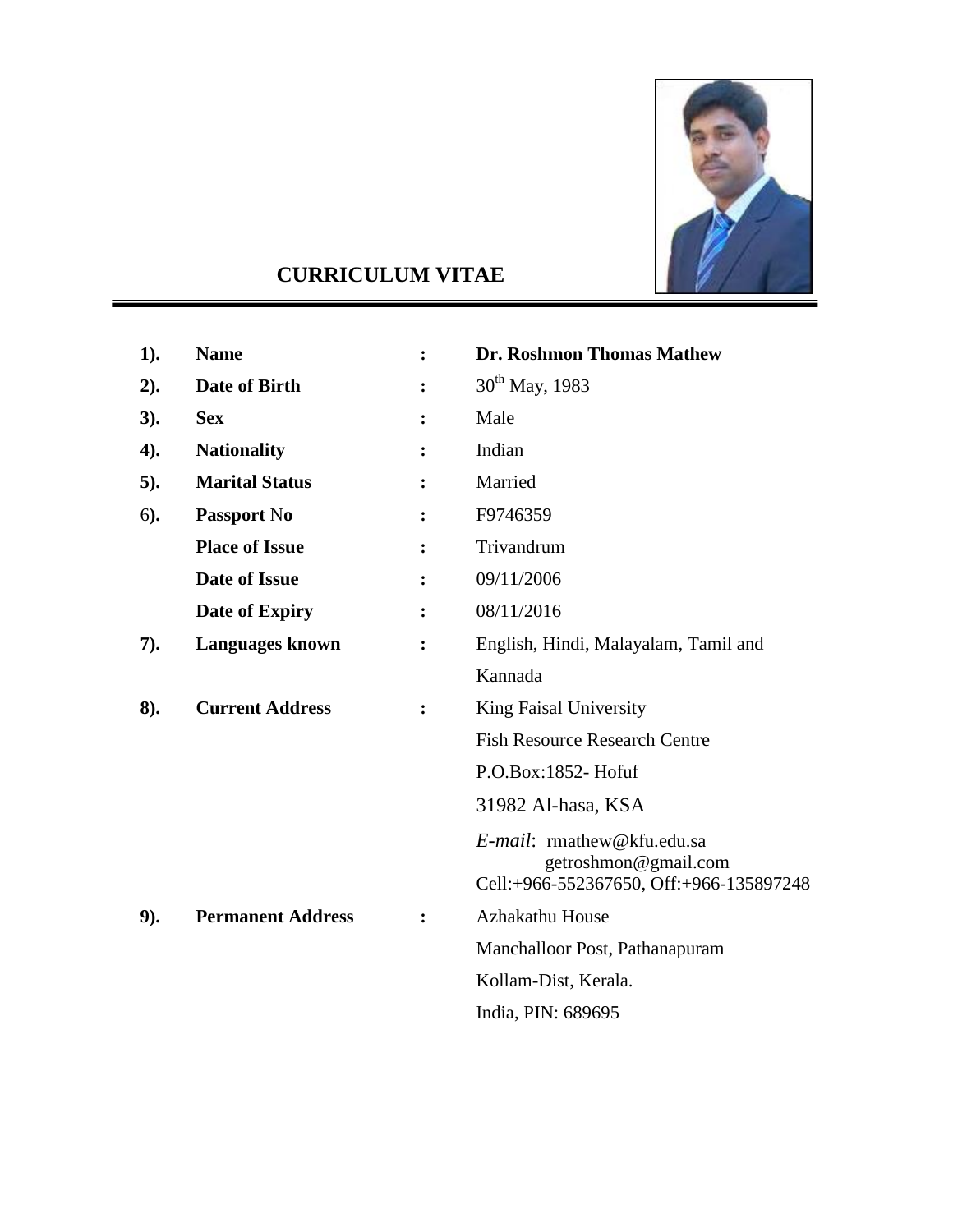# **10). Educational Qualifications: B.Sc**

| <b>Year of Passing</b> | <b>Subjects</b>                      | <b>Percentage</b> | <b>Name of the University</b>   |
|------------------------|--------------------------------------|-------------------|---------------------------------|
| 2002-2003              | Botany, Zoology,<br><b>Chemistry</b> |                   | <b>Kerala University, India</b> |

**M.Sc** 

| <b>Year of Passing</b> | <b>Subject</b>        | <b>Percentage</b>  | Name of the University                                     |
|------------------------|-----------------------|--------------------|------------------------------------------------------------|
| 2004-2005              | <b>Marine Biology</b> | <b>First Class</b> | <b>Karnatak University,</b><br>Dharwad Karnataka,<br>India |

| <b>PhD</b>                  |                       |                      |                                                            |
|-----------------------------|-----------------------|----------------------|------------------------------------------------------------|
| <b>Year of Registration</b> | <b>Subject</b>        | <b>Year of Award</b> | <b>Name of the University</b>                              |
| 2006                        | <b>Marine Biology</b> | 2012                 | <b>Karnatak University,</b><br>Dharwad Karnataka,<br>India |

|                          | <b>Title of the MSc Dissertation:</b> "Food preference study in some demersal fishes in<br>relation to Benthos" |
|--------------------------|-----------------------------------------------------------------------------------------------------------------|
| Title of the PhD thesis: | "Studies on the Bird diversity in the mangrove areas of<br>Kali and Agnashini estuaries"                        |

# **11). Work/ Research Experience:**

| Name of the<br>Office/Instt./Orgn                                                                                                                                    | Post held                    | From               | Tо               | <b>Nature of duties/ Experience</b>                                                                                                                                                                                                                                                                                            |
|----------------------------------------------------------------------------------------------------------------------------------------------------------------------|------------------------------|--------------------|------------------|--------------------------------------------------------------------------------------------------------------------------------------------------------------------------------------------------------------------------------------------------------------------------------------------------------------------------------|
| <b>King Faisal University,</b><br>Al-hasa, KSA                                                                                                                       | Assistant<br>Professor       | $20 - 7 -$<br>2014 | Till date        | 1. Teaching at College of veterinary medicine<br>and Animal Resources<br>2. Research activities at Fish Resources<br><b>Research Centre</b>                                                                                                                                                                                    |
| <b>Central Marine</b><br><b>Fisheries Research</b><br><b>Institute</b><br>(Indian Council For<br>Agriculture Research,<br>Govt. of India) Karwar<br>Research Centre. | Senior<br>Research<br>Fellow | $05-6-$<br>2013    | $15-07-$<br>2014 | 1. Demonstration of open cage culture<br>technology to different maritime states<br>2. Assisting in conducting Training programs<br>on open sea cage culture to the fishermen,<br>researchers, Post graduate students and<br>fisheries officials from state and central<br>agencies<br>3. Open sea cage culture of finfish and |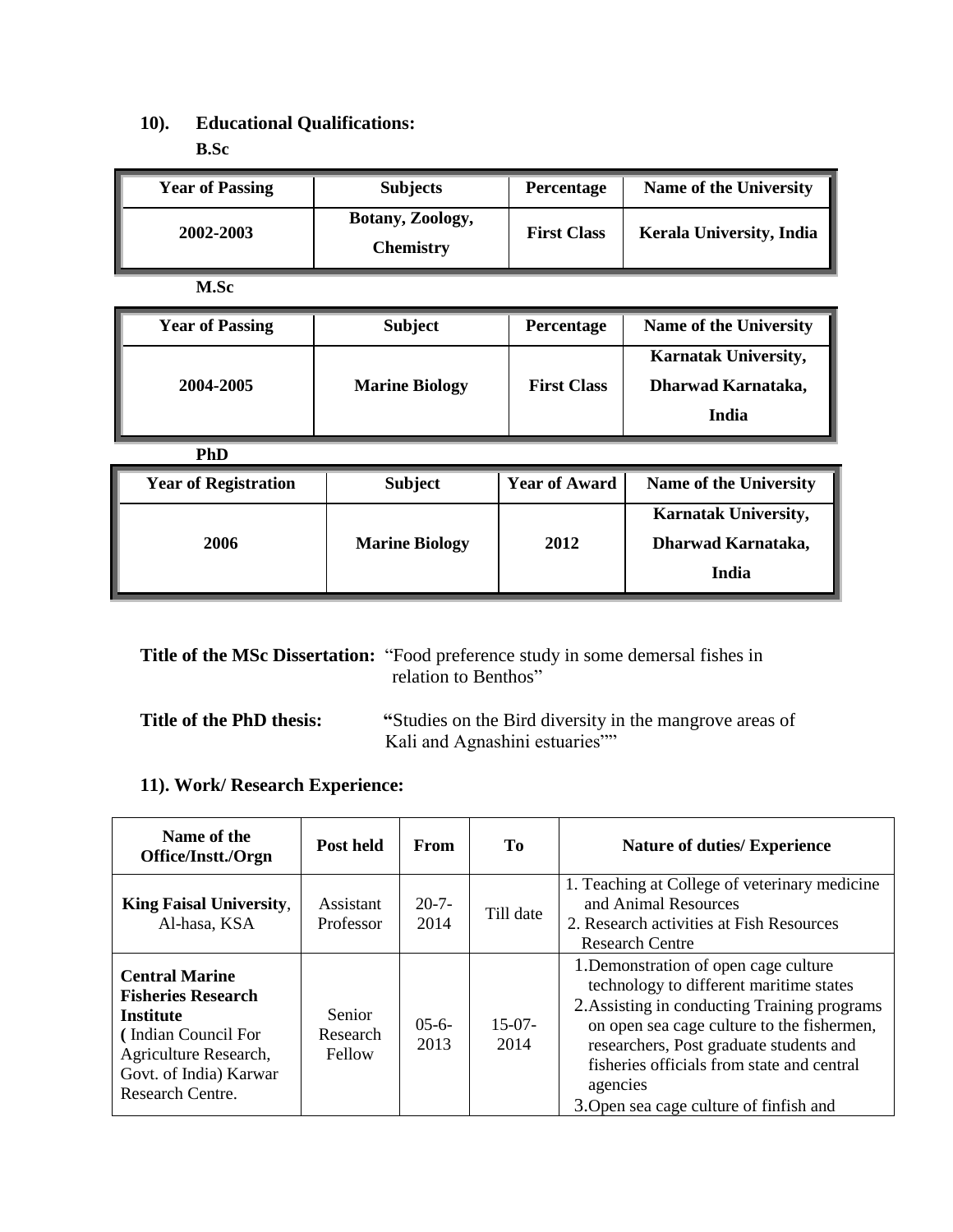|                            |                                           |                  |                     | Shellfish                                                                           |
|----------------------------|-------------------------------------------|------------------|---------------------|-------------------------------------------------------------------------------------|
|                            |                                           |                  |                     | 4. Maintenance of brood stock of Seabass,                                           |
|                            |                                           |                  |                     | Red snappers, Silver pompano and cobia in                                           |
|                            |                                           |                  |                     | open sea cage<br>5. Cannular biopsy of snapper, Silver                              |
|                            |                                           |                  |                     | pompano, Seabass and Cobia                                                          |
|                            |                                           |                  |                     | 6. Microbial analysis, including sample                                             |
|                            |                                           |                  |                     | collection, enrichment and separation,                                              |
|                            |                                           |                  |                     | spread and/or pour plating, biochemical                                             |
|                            |                                           |                  |                     | identification, Staining of microorganisms                                          |
|                            |                                           |                  |                     | 7. Nursery rearing of marine fin fish, health                                       |
|                            |                                           |                  |                     | monitoring, disease management of fish.                                             |
|                            |                                           |                  |                     | 8. Water and sediment sample collection and                                         |
|                            |                                           |                  |                     | quality analysis                                                                    |
|                            |                                           |                  |                     | 9. Induced breeding in Seabass, Silver                                              |
|                            |                                           |                  |                     | pompano, cobia and Red Snapper,                                                     |
|                            |                                           |                  |                     | Tagging, Broodstock conditioning,                                                   |
|                            |                                           |                  |                     | grading, quality control etc<br>1. Planning and Implementation of shrimp            |
|                            |                                           |                  |                     | culture (Fenneropenaeus indicus) activities                                         |
|                            |                                           | $09-10-$<br>2010 | $06-04-$<br>2012    | of the Red sea shrimp farm.                                                         |
|                            |                                           |                  |                     | 2. To define ,plan, organize & execute                                              |
|                            | Grow-out<br>and<br>Hatchery<br>Supervisor |                  |                     | production plans in Hatchery to meet the                                            |
| <b>Saudi Fisheries</b>     |                                           |                  |                     | seed requirements of the farm considering                                           |
| Company (Alasmak),         |                                           |                  |                     | the best use of available resources $\&$ in the                                     |
| Red Sea Shrimp Farm,       |                                           |                  |                     | best interest of the company                                                        |
| Al-Huraidha, KSA           |                                           |                  |                     | To organize and execute R&D activities in                                           |
|                            |                                           |                  |                     | Hatchery and Farm                                                                   |
|                            |                                           |                  |                     | 5 To coordinate with Technical department<br>for routine maintenance of equipments, |
|                            |                                           |                  |                     | building, and machineries and shut down                                             |
|                            |                                           |                  |                     | operations                                                                          |
|                            |                                           |                  |                     |                                                                                     |
|                            |                                           |                  |                     | 1. Seabass and Mud crab larval rearing                                              |
|                            |                                           |                  |                     | technology developments                                                             |
|                            |                                           |                  |                     | 2. Worked as Seabass Brood stock house                                              |
|                            |                                           |                  |                     | (RAS) in-charge (Recirculation facility).                                           |
|                            |                                           |                  |                     | 3. Live feed culture maintenance (Rotifer,                                          |
| <b>Rajiv Gandhi Centre</b> | Assistant<br>Technical<br>Manager         | $02-07-$<br>2008 | $31 - 07 -$<br>2010 | Various micro-algal species, artemia                                                |
| <b>For Aquaculture</b>     |                                           |                  |                     | biomass etc.                                                                        |
| (Marine product export     |                                           |                  |                     | 4. Bacterial platings, induced breeding in                                          |
| development authority,     |                                           |                  |                     |                                                                                     |
| Govt. Of India)            |                                           |                  |                     | seabass and mud crab, Tagging,                                                      |
|                            |                                           |                  |                     | Broodstock conditioning, grading, quality                                           |
|                            |                                           |                  |                     | control.                                                                            |
|                            |                                           |                  |                     | 5. Quality control                                                                  |
|                            |                                           |                  |                     |                                                                                     |
|                            |                                           |                  |                     |                                                                                     |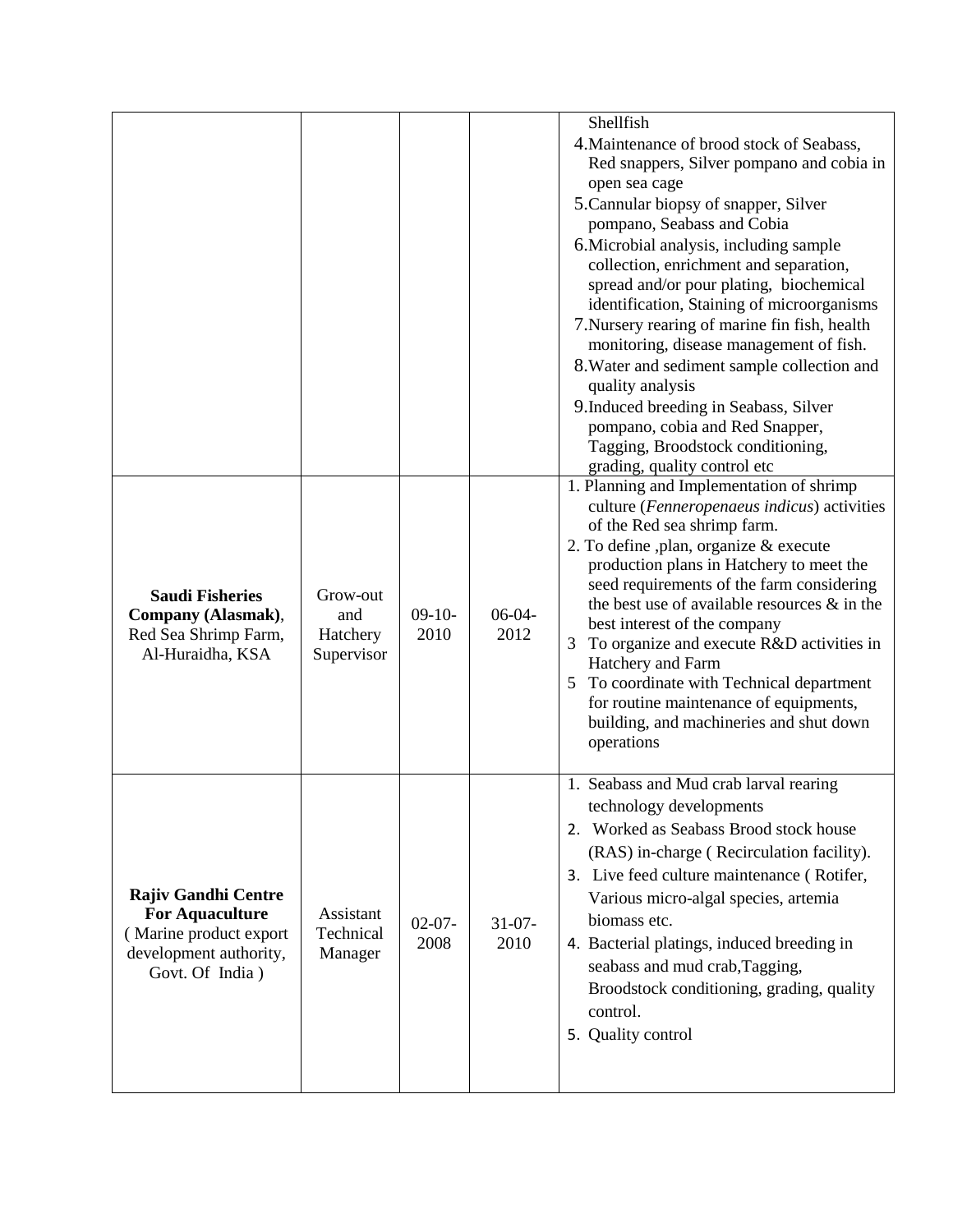|                                                                                                     |                       |                  |                  | 1. Micro algal culture - indoor and outdoor    |  |
|-----------------------------------------------------------------------------------------------------|-----------------------|------------------|------------------|------------------------------------------------|--|
|                                                                                                     | Quality<br>Controller | $25-05-$<br>2005 | $15-09-$<br>2006 | (Chetoceros, Skelotema, Chlorella)             |  |
|                                                                                                     |                       |                  |                  | 2. Maintenance of pure stains of microalgae    |  |
|                                                                                                     |                       |                  |                  | 3. Larval rearing of <i>P. monodon</i> (Tiger) |  |
| <b>Skyline Aqua</b>                                                                                 |                       |                  |                  | shrimp)                                        |  |
| Hatcheries, Kumta,                                                                                  |                       |                  |                  | 4. Induced maturation in shrimps               |  |
| Karnatak, India                                                                                     |                       |                  |                  | 5. Disease management for the shrimp seeds     |  |
|                                                                                                     |                       |                  |                  | through the use of PCR tests for viral         |  |
|                                                                                                     |                       |                  |                  | diseases such as (WSSV, HPV, MBV)              |  |
|                                                                                                     |                       |                  |                  | 6. Microbiological testing of shrimp seeds     |  |
|                                                                                                     |                       |                  |                  | Water quality testing                          |  |
| Seven years of research experience in the field of Marine Ecology as part of my PhD research. Field |                       |                  |                  |                                                |  |
| experience in Mangrove ecosystems, Avifauna of mangroves, Off-shore cruise experiences, Marine      |                       |                  |                  |                                                |  |
| hydrology, onboard CTD operations, Onboard Multi plankton sampling and analysis, sediment and       |                       |                  |                  |                                                |  |

benthic fauna analysis.

#### **12. Papers published:**

- Roshmon, T. & Nayak, V.N. (2012): Checklist of avifauna in the mangrove areas of Aghanashini estuarine complex, Uttara Kannada. *Ecology and Fisheries,* Vol.5(1):75-86
- Roshmon, T. & Nayak, V.N. (2012): "Avifaunal diversity in the mangrove areas of Kali and Aghanashini estuarine complex, Uttara Kannada, Karnataka, West coast of India" Proc.Nat.Conference on Science and technology for societal transformation, KSTA Souvenir & Book Of Abstracts 2012, Bangalore, Pp. 50-52
- Roshmon, T. & Nayak, V.N. 2013: "Vegetation, Benthos and Avifaunal activity as bioindicators to the health status of mangrove ecosystems along the Kali estuary, Uttara Kannada, West coast of India" Proc.Nat.Conference on Wetlands and Water , Karnataka science and Technology academy, Karwar ,2013 Pp. 146-148
- Pradnya, D. B., Kusuma, N., Salaskar,G. M & Roshmon T. (2011): *Metapograpssuss latifrons* a Violet-crab of Devbag mangrove Karwar, Karnatak, west coast of India. *World Journal of Science and Technology 1(1): 19-21*
- Roshmon, T. & Nayak, V.N. (2012): Avifaunal diversity in the mangrove areas of Kali estuary, Uttara Kannada, Karnataka, West coast of India. *In Press*
- Roshmon, T & Nayak, V.N. (2011): Netrani, A biodiversity rich island is a safe habitat for rare edible nest swiftlets. Report published in Karnataka biodiversity board News letter. Vol.1.
- Harish R, Bhat & Roshmon, T. (2013): Bird diversity in coastal ecosystems of Karnataka, In: *Mangroves of India: their biology and uses,* Zoological survey of India (ed.) Bhatt,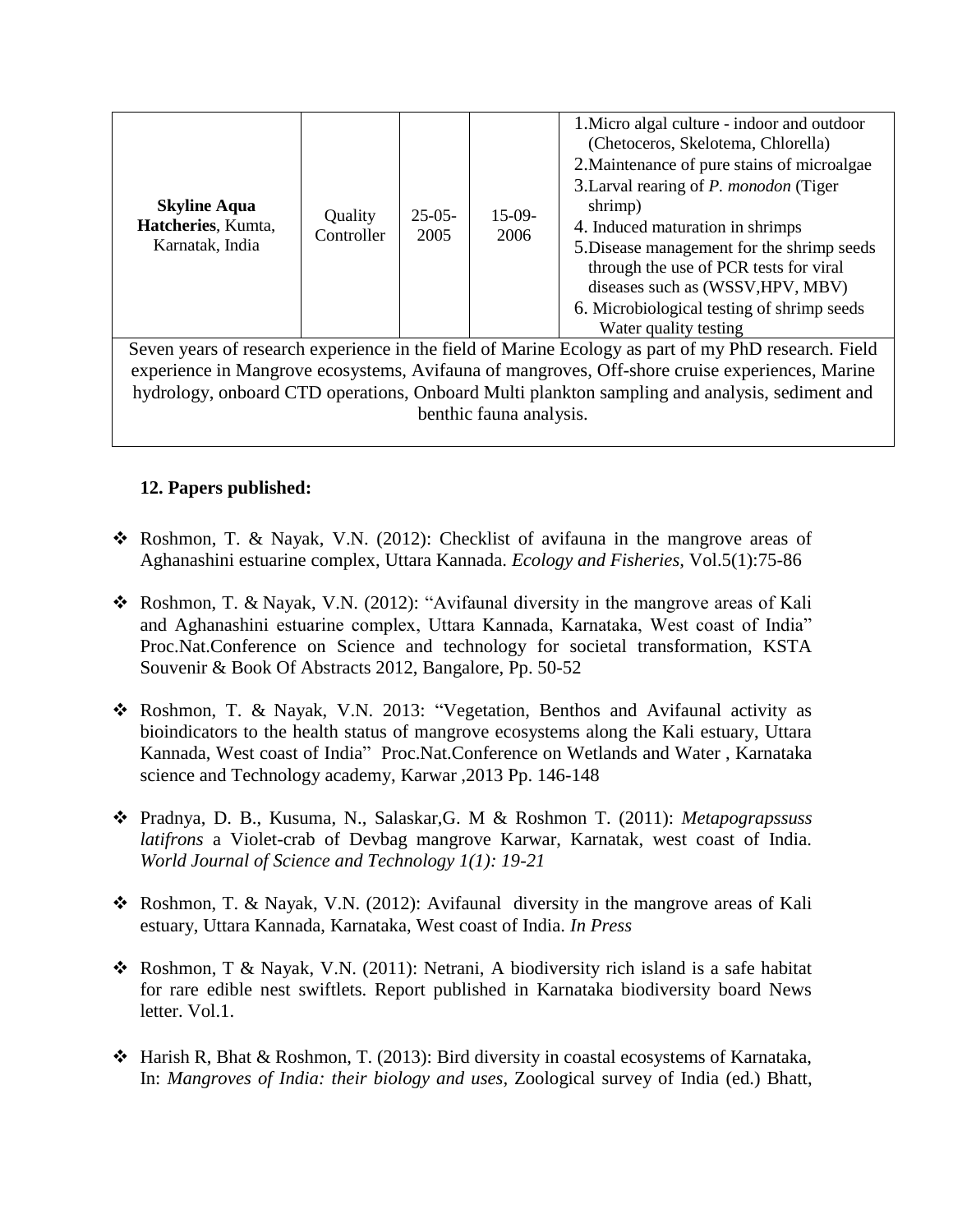J.R., Ramakrishna, S. M., Remadevi O.K., Nilaratna B.P. and Venkataraman, K., xvi, 296-306.

- Philipose, K.K., Senthil, M., Divu, D., Krupesh, S., Jayashre, L., Srinivas, R., Roshmon. T., Sonali. M. and Selvakumar, N. 2014: Nursery rearing of marine finfish in hatchery systems, Cited in training manual on "*Technological advancements in the seed production of marine finfish and shellfish*" published by Central Marine Fisheries Research Institute, Mandapom regional centre. Pp. 100-102.
- Divu, D., Senthil murugan, T., Jayashre, L., Krupesh, S., Srinivas, R., Roshmon. T. and Phipose, K.K. 2014: Nursery rearing of marine high value finfish species in indoor rearing systems, Proc.Nat.Workshop on "Marine biodiversity and climate change" organized by Central Marine Fisheries Research Institute, Karwar research centre on 21-  $22<sup>nd</sup>$  May 2014.

#### **13). Seminars/ Conference/ Symposium attended:**

- 1. Attended national symposium on "Tsunami and Uttara kannada coast" organized jointly by Uttara Kannada Zilla Vigyana Kendra and PG Centre Karwar, on 11-  $12<sup>th</sup>$  February, 2005.
- 2. Attended National Seminar on "Emerging trends in Tourism in the changing scenario" organized by Arts and Science College, Sadashivgad, Karwar, Karnataka, on 16-17 March 2007.
- 3. Presented a paper in UGC sponsored National seminar on "Emerging trends in Tourism in the changing scenario", organized by Bapuji Grameen Vikas Samiti's Arts and Commerce college, Sadashivgad, Karwar, Karnataka on 16-17<sup>th</sup> March 2007.
- 4. Attended and presented a paper in the Karnataka state archives department sponsored National seminar on "National Movement in Uttara Kannada District", organized by Gokhale Centenary College, Ankola, Karnataka on 28-29<sup>th</sup> August 2009.
- 5. Attended UGC sponsored National Seminar on "Environmental challenges of 21<sup>st</sup> century- The role of Academic institutions" organized by Govt.Arts and Science college, Karwar on 17-18<sup>th</sup> October, 2008.
- 6. Presented Poster in  $5<sup>th</sup>$  annual KSTA conference jointly organized by Karnataka Science and Technology Academy and Dayananda Sagar Institutions during 19- 20 December 2012.
- 7. Presented Research paper in National conference on "Wetlands and Water" jointly organized by Karnataka Science and Technology Academy, Bangalore and Uttara kannada Jilla Vijnaana Kendra held at Karwar, during 1-2 February 2013.
- 8. V.N. Nayak & Roshmon T. (2013): "Conservation of mangroves in Devbagh creek of Kali estuary near Karwar, Karnataka, West coast of India" Paper presented during international workshop on Mangrove conservation in India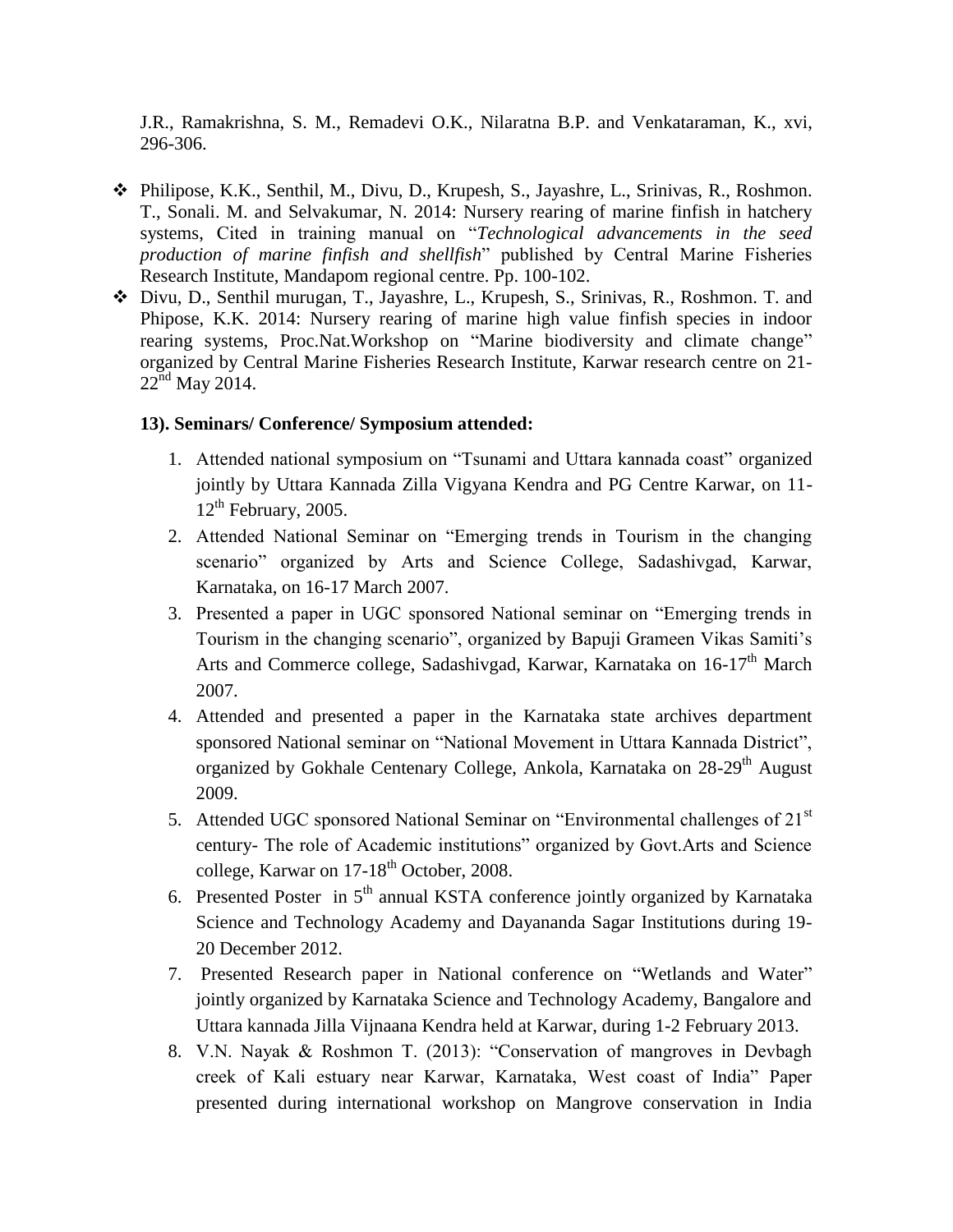organized by Gujrat ecology commission on July  $26<sup>th</sup>$  and  $27<sup>th</sup>$  at Gandhinagar, Gujrat, India

- 9. Presented a paper in National Workshop on "Marine biodiversity and Climate Change" organized by Karwar Research Centre of CMFRI, Karwar during 21-  $22<sup>nd</sup>$  may 2014.
- 10. Attended a national symposium on "Taxonomy & Biogeography" organized by Dept of Marine Biology, PG Centre, Karwar, Karnataka on 7<sup>th</sup> December 2013.

### **14). Workshops/ Training Attended:**

- 1. Participated in 5 days international PCR training workshop on "Application of PCR for improved shrimp health management in Asian region" organized by NACA, MPEDA,CIBA,ACIAR,CSIRO, held at Central institute of Brackish water Aquaculture, Chennai on 17-21<sup>th</sup> October, 2005.
- 2. Participated in 2 days national workshop on "Western Ghats and Coastal biodiversity: Status, Threats and Conservation Strategies' held during 3<sup>rd</sup> - 4<sup>th</sup> March 2012 at Uttara Kannada Jilla Vijnaana Kendra, Karwar.
- 3. Participated in 13 days National training programme on "Hyper spectral Remote sensing and Object Oriented image analysis" Sponsored by NNRMS, ISRO, organized by Dept of Earth Sciences, Annamalai University, Tamilnadu, on 17-  $29<sup>th</sup>$  December, 2008.
- 4. Participated and presented a Research paper in national workshop program sponsored by Karnataka Biodiversity Board, Bangalore on "Costal Biodiversity and Management" conducted at Karwar, Karnataka on 15-16<sup>th</sup> June 2009.
- 5. Participated in 2 Days workshop on "Fishing and Safety" organized by Dept of Marine Biology, Karwar, Karnatak in association with INCOIS, Hyderabad, on  $11 - 1^{2th}$  July, 2008.

### **15). Scholarship**

1. Received Karnatak University PhD studentship award for five years (2006- 2011)

## **16). Other Activity**

i. Participated in one month cruise program "SAIC Tsunami buoy installation and maintenance" under ministry of Earth science project, onboard Ocean Research Vessel- Sagar Kanya(SK\_303) in February 2013 jointly organized by National centre for Antarctic Ocean Research(NCAOR) and Indian National Centre for Ocean Information service (INCOIS).